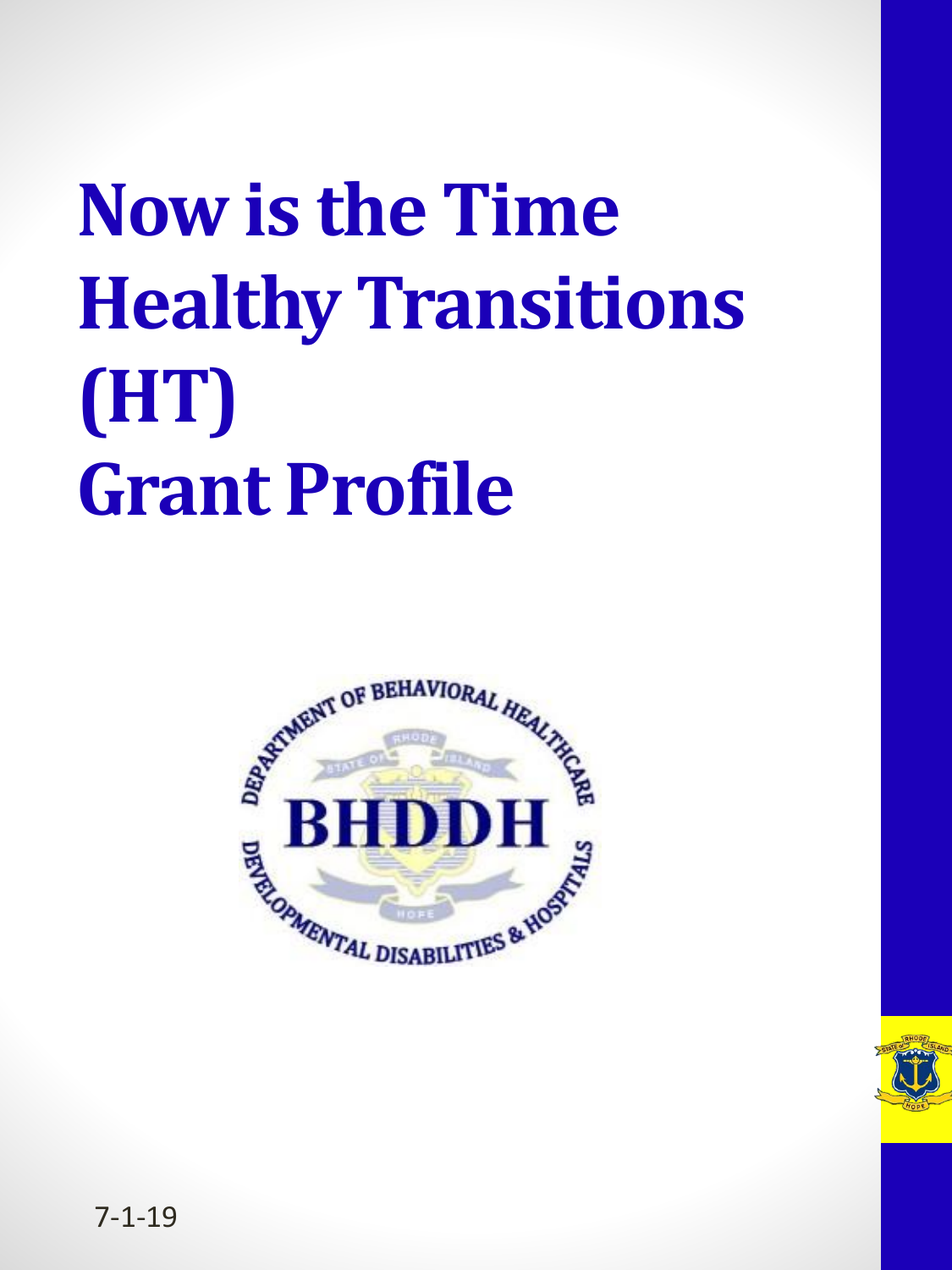### Grant Info

- **Type of Grant:** Discretionary Grant
- **Area of Focus:** mental health treatment and recovery support
- **Purpose of Grant:** The purpose of this program is to improve access to treatment and support services for youth and young adults ages  $16 - 25$  that either have or are at risk of developing a serious mental health condition. Individuals who are  $16 - 25$  years old are at high risk of developing a mental illness or substance use disorder and are at high risk for suicide. The intent of the program is to improve their life trajectory by identifying and intervening early.
- **Start and End Date of Grant:** 09/30/2014- 09/30/2019
- **Amount of Award (all years):**
	- **Federal Award Amount:** \$5,000,000
	- **State Award Amount:** \$0
- **% Match Required:** None

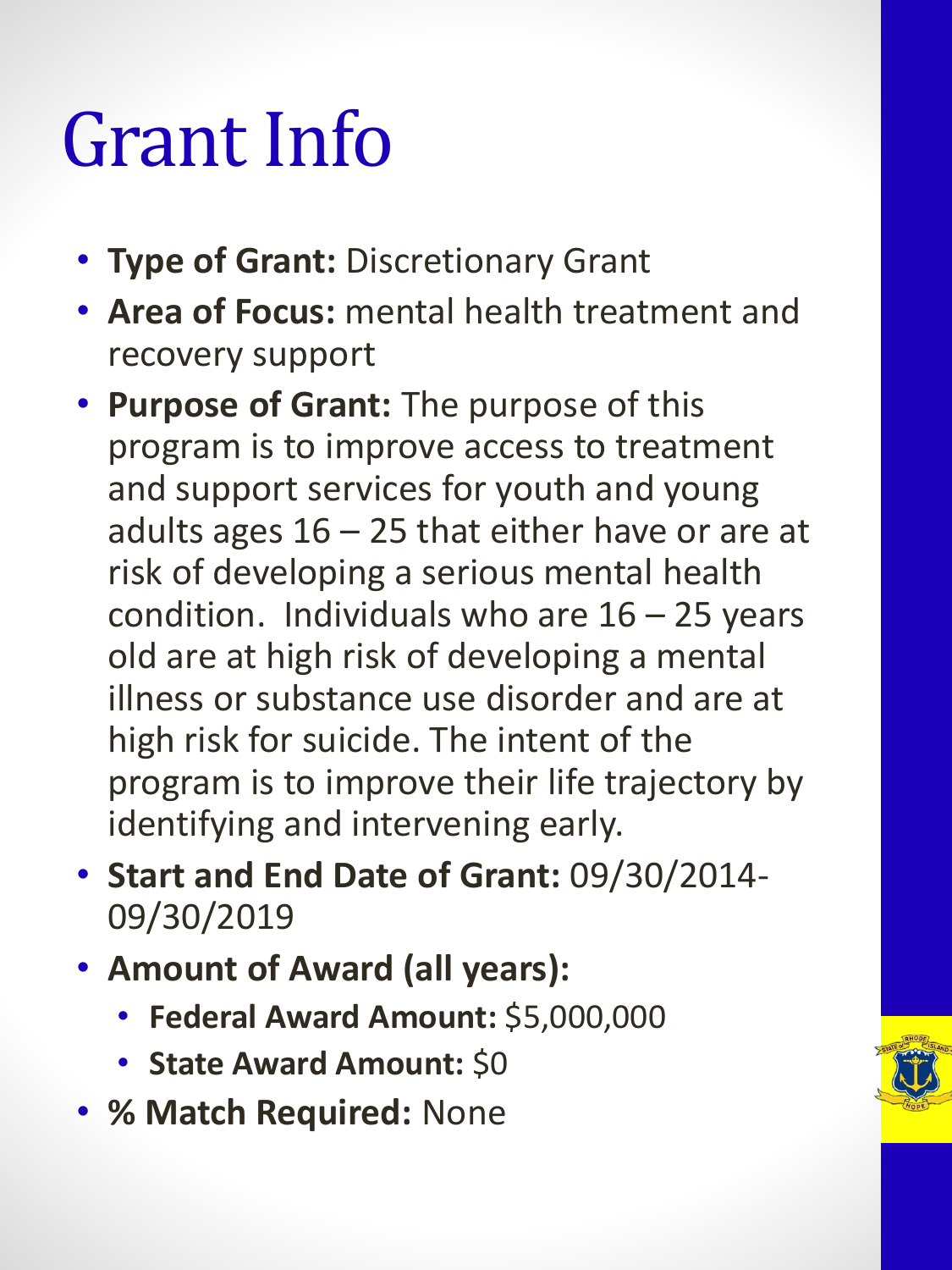#### Grant Info

- **Source of Funding:** Substance Abuse and Mental Health Services Administration, Center for Mental Health Services (CMHS)
- **BHDDH Project Director and Email Address:** 
	- Denise Achin, [denise.achin@bhddh.ri.gov](mailto:denise.achin@bhddh.ri.gov)
- **Subrecipient Agency/Agencies:** 
	- Community Care Alliance
	- Thrive Behavioral Health (formerly the Kent Center)
- **Subrecipient Agency Contacts and Email Addresses:** 
	- Community Care Alliance: [bbennett@CommunityCareRI.org](mailto:bbennett@CommunityCareRI.org)
	- Thrive Behavioral Health: [blamoureux@thrivebhri.org](mailto:blamoureux@thrivebhri.org)
	- **Evaluation Contractor:**
	- University of RI: **lynda** stein@uri.edu

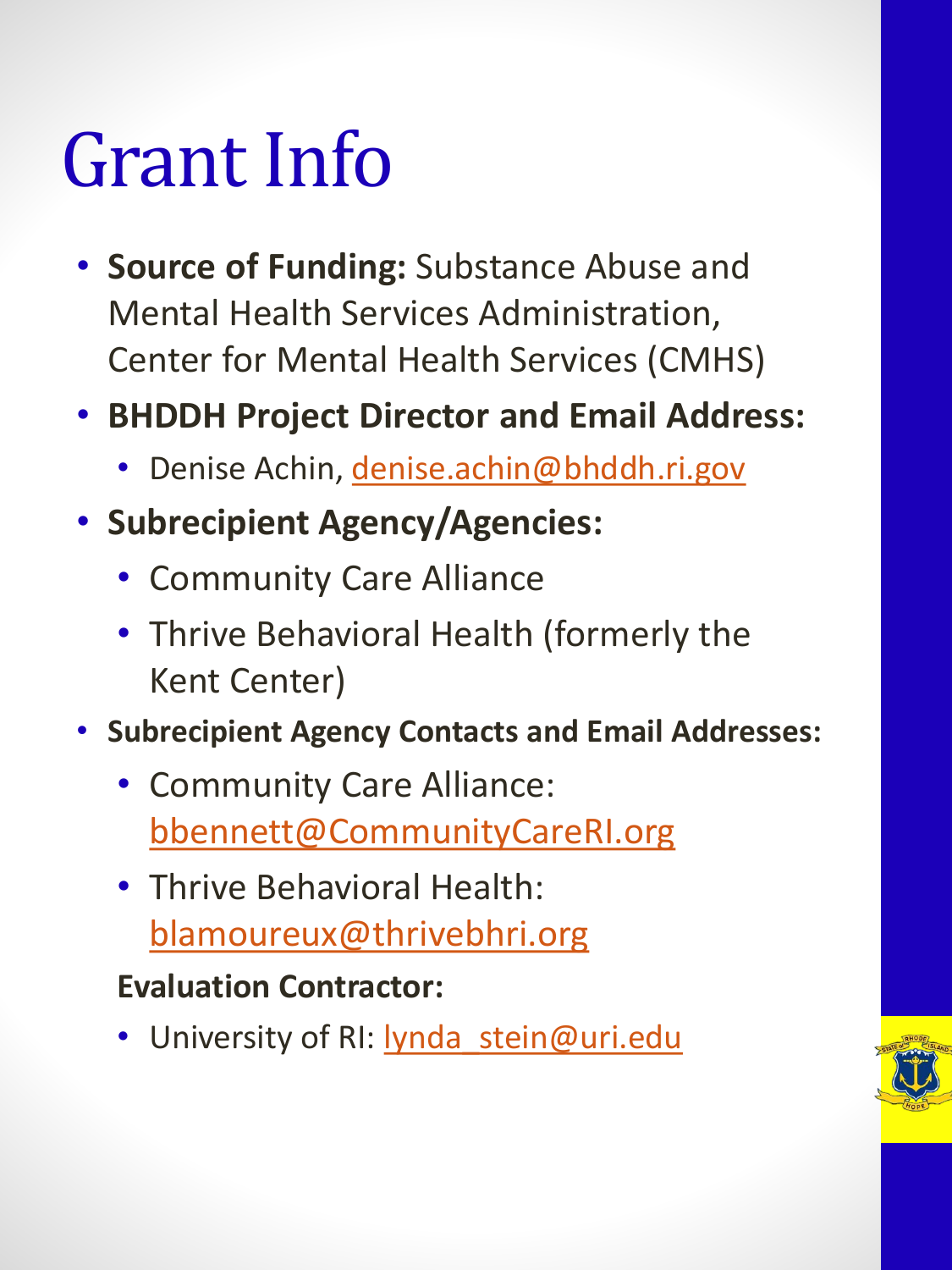# Overview

- Healthy Transitions (HT) provides a modified coordinated specialty care evidence based practice (EBP) to youth and young adults 16-25 who have or are at risk of having a serious mental illness, including first episode psychosis (FEP), and who also may have a co-occurring substance use disorder. It is expected that 500 individuals will receive/be enrolled in HT services and supports over the 5 years of the grant and that 2500 will be screened.
- The project's goal is to improve access to an array of developmentally and culturally appropriate services and supports that are designed with input from youth and young adults. To accomplish this goal, the focus will be on transforming a divided service system that provides different types of services, using different eligibility criteria, to youth/young adults of different ages. Expected individual outcomes include improved management of their mental illness, employment and school rates, decreased psychological distress, decreased substance use, improved family relationships and daily functioning, and improved health.

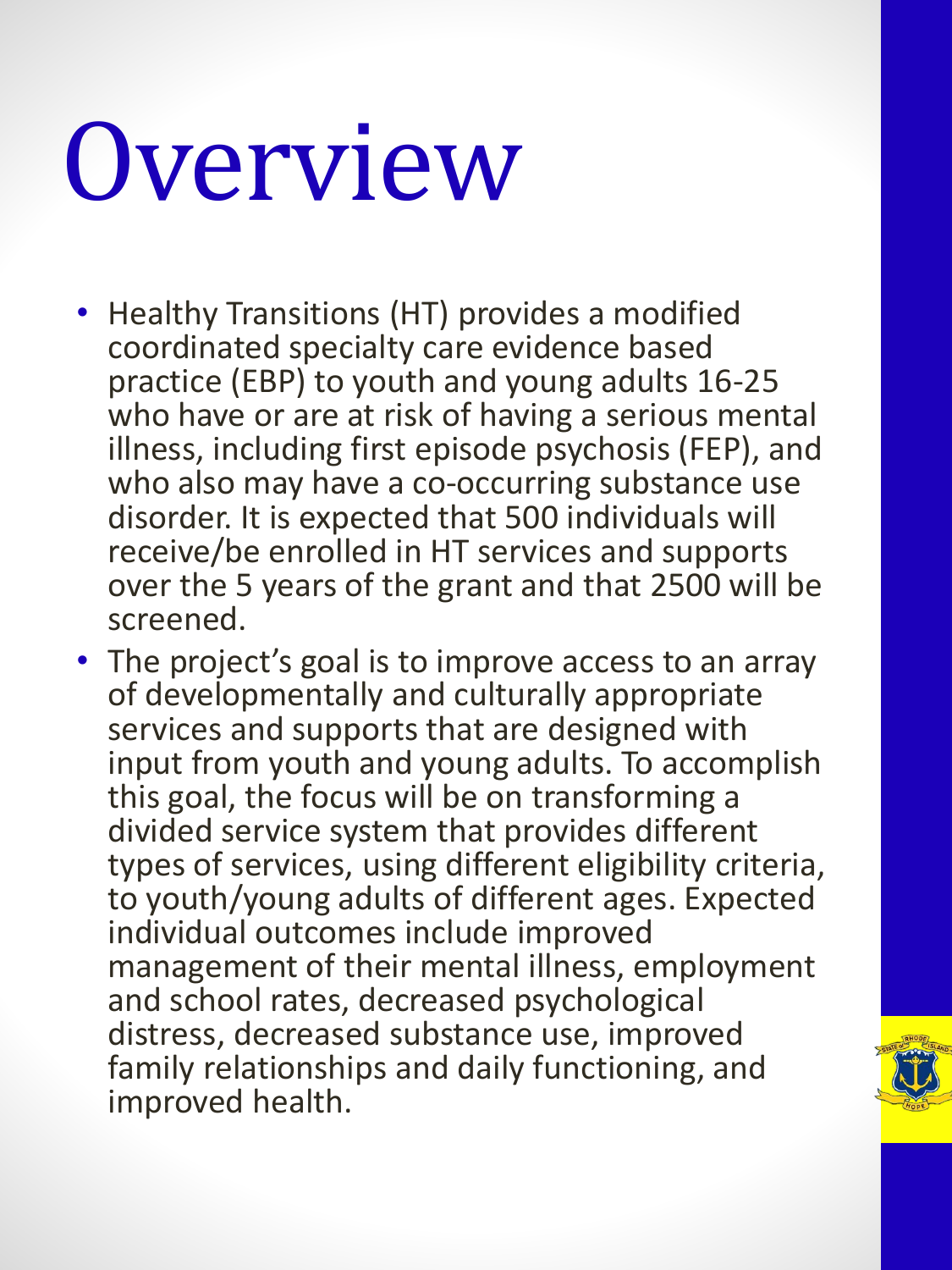## Required Activities

- Memorandum of Understanding with DCYF
- Developing a social marketing/communication plan within 6 months of the grant award.
- Hiring a full time Project Director to manage the project at the state level.
- Hiring a full time equivalent Youth Coordinator with lived experience
- Developing a finance plan that promotes the provision of a seamless cross-agency service delivery system and sustainability of the project at the end of year one of the grant
- Creating a state/tribal level transition team with key decision makers or identifying an existing committee with key decision makers who will be responsible for addressing challenges and providing solutions to implementation of this project
- Identifying a strategy to coordinate how the new five percent Mental Health Block Grant set-a-side funds for the treatment of early serious mental illness will be aligned with the Healthy Transitions efforts
- Development of interagency coordination mechanisms, including the development of a state/tribal/territorial Transition Team that works across systems to improve outreach, engagement and service delivery activities

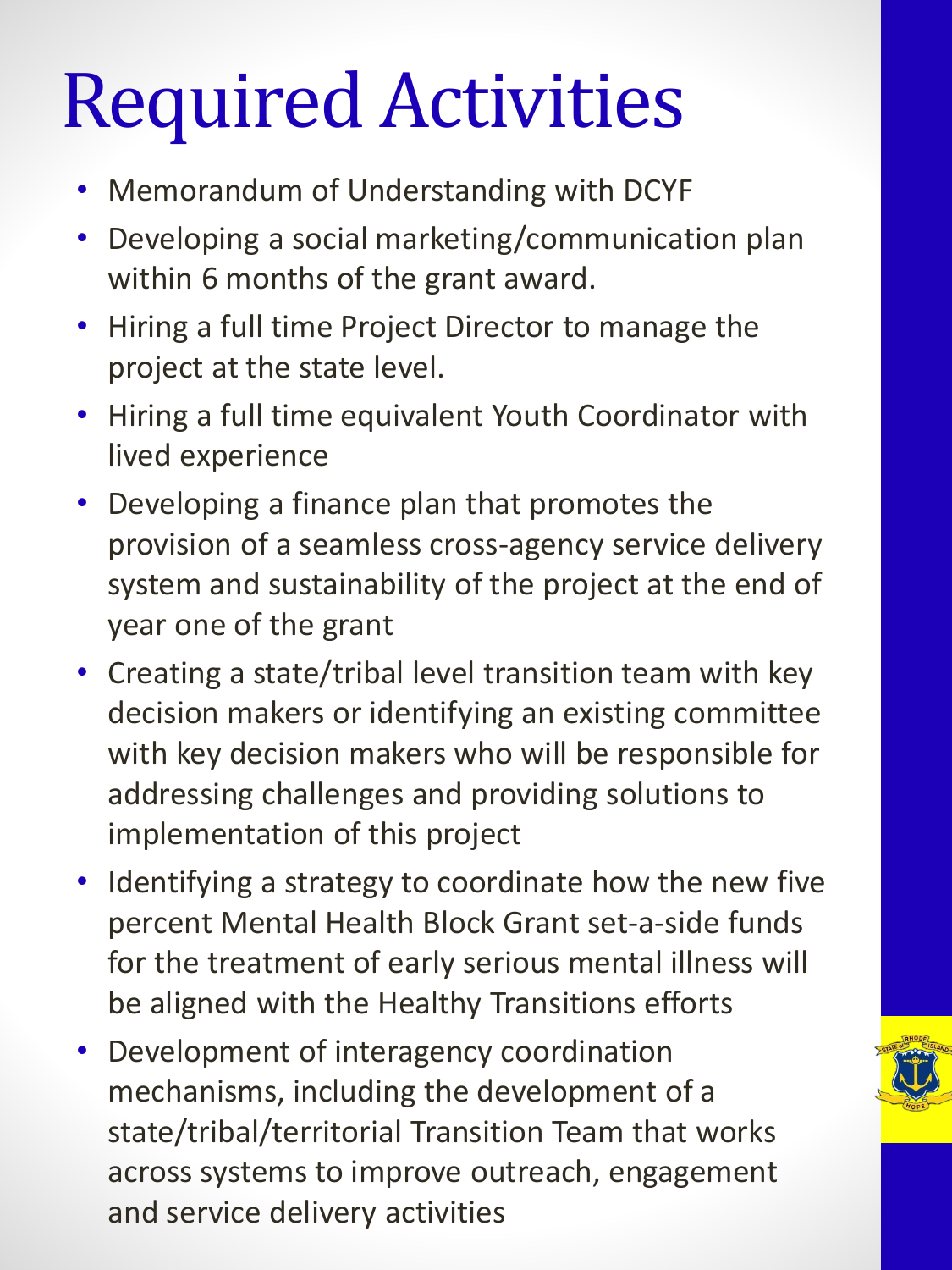## Approach

- HT is an adaptation of the OnTrack NY Coordinated Specialty Care (CSC) evidenced base practice. CSC was developed for youth and young adults with first episode psychosis (FEP). RI modified it to broaden the eligibility to include youth and young adults who have or are at risk of having a serious mental illness, including FEP. Each sub-recipient conducts a Team that coordinates care in the community for program participants utilizing a shared-decision making model.
- Teams include: Team Leader (Clinician), 3 Clinicians, a Nurse, .20 Psychiatrist, a Case Manager, a Substance Use Disorder Specialist, and a Supported Employment Education Specialist (SEEs).
	- The individual and the team select the goals to be accomplished and develop an individualized treatment plan.
	- Most participants receive assessments and evaluations (psychiatric, nursing, functioning), medication management, counseling, benefits and services assistance (including wellness, education and/or employment supports).
- The Team works collaboratively to address Treatment Plan Goals and meet weekly to discuss individual case status and to address any issues that may occur. Services, by choice, are delivered in the community and at the Centers.